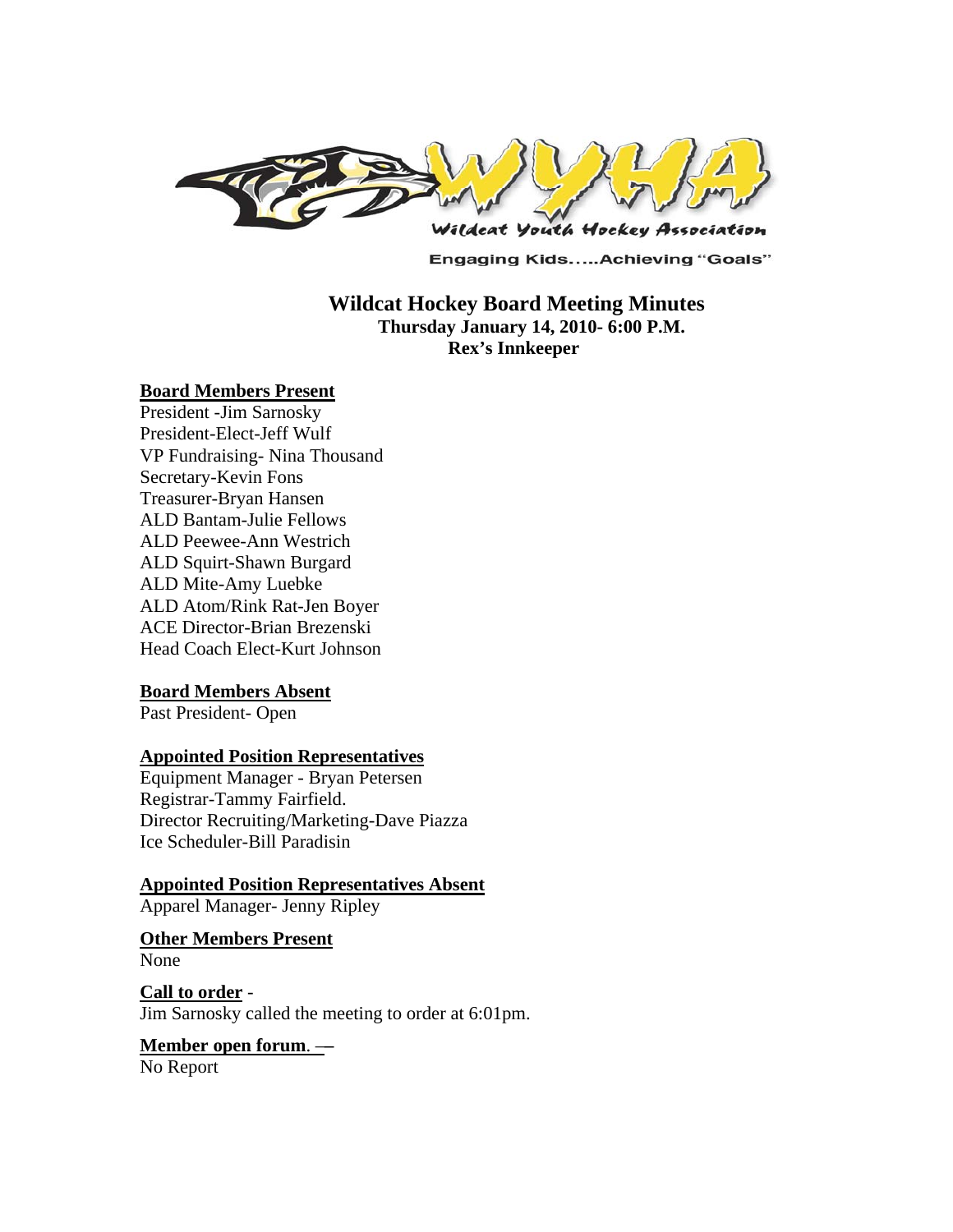### **Approval of prior meeting minutes**.

Amy Luebke made a motion to approve the December meeting minutes, Julie Fellows seconded. Motion carried unanimously.

### **Additions to the agenda**

Nothing to Add

## **Approval of agenda**

Ann Westrich made a motion to approve the agenda, Nina Thousand seconded. Motion carried unanimously.

## **Approval of bills –**

 Amy Luebke made a motion to approve the Bills subject to resolution of the bills form Breakout Apparel, Nina Thousand seconded. Motion carried unanimously.

**Reports: LTP:** 

Nothing to report.

**Atom/Rink Rat:** 

Nothing to report.

**Mite ALD :.**  Nothing to report.

### **Squirt ALD:**

Michels injury Credit will be calculated after player returns to play

# **Pee Wee :**

Nothing to report.

**Bantam:**  Nothing to report.

### **Treasurer:**

Monthly Statement was reviewed.

### **Equipment :**

More equipment for Learn To Play will be ordered.

# **Fundraising:**

Procedure for spending the sponsorship money. Thank you cards**.** – Nina Thousand made a motion to approve the distribution of corporate sponsorship funds guidelines, Julie Fellows seconded. Motion carried unanimously.

Final numbers for the Parent directory ads. –

The Directory printing ended up costing \$850.00. We sold \$1,325.00 in ads. So the "profit" is \$475.00. Next year the cost should be less since a lot of the cost was to set up the typeset.

**Apparel-**Nothing to report.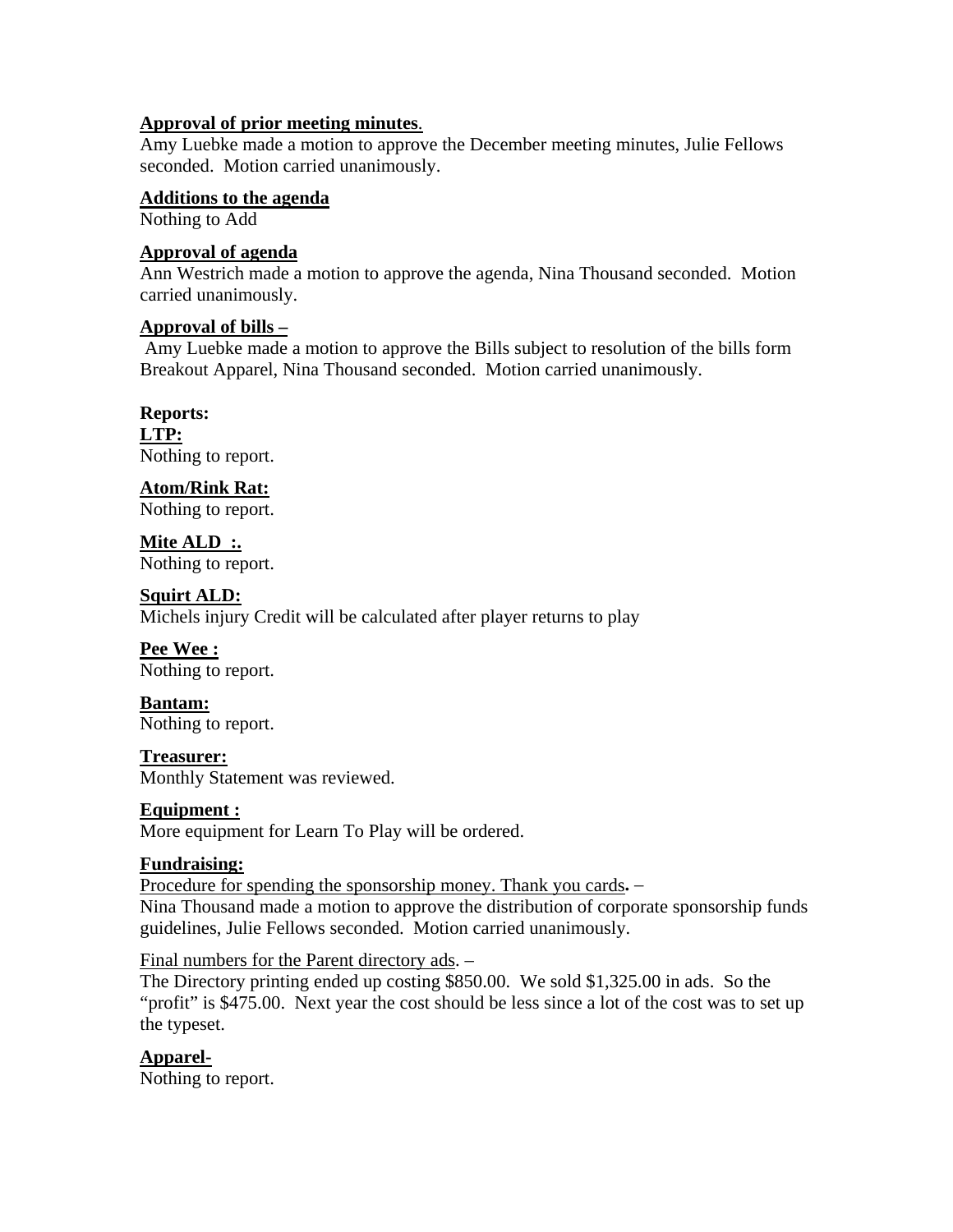## **Registrar-**

Nothing to report.

### **Ice scheduler-**

Nothing to report.

### **Marketing Director:**

Nothing to report.

### **Ace Director:**

Locker Room code of conduct etiquette for players **–**  Will be added to player code of conduct and reviewed at a future meeting.

## Coaching Background Checks **–**

Background checks to be done using Axiom for \$22.00 per coach. All current coaches will be checked, new coaches will be checked each year.

Bryan Hansen made a motion to do background checks for current year coaches and come up with a policy for future checks. Any activity that warrants review will be reviewed by the Head Coach Elect, Ace Director and acting President. USA Hockey procedures will be followed. The president will verify the Head Coach and Ace Director background checks. Nina Thousand Seconded. Motion carried unanimously.

### Return to Play Policy

Brian Brezenski presented the Return to Play Policy. Amy Luebke made a motion to accept the policy, Shawn Burgard seconded. Motion carried unanimously.

# **Old Business;**

Nothing to report.

# **New Business:**

Annual Meeting **–** Ann Westrich to chair the committee to plan and organize the Annual Meeting in April.

### WDIR Status **–**

The full \$25,000 in WYHA matching funds was matched in rink donations by club members. Donors will be listed on the WYHA Web Page.

Amy Luebke made a motion that the Past President serve as the representative to the yet to be determined WDIR rink committee. Nina Thousand Seconded. Motion carried unanimously.

# **Agenda Items for Future Meetings**

\* Scholarship and Board reductions will come at a later date. Bryan Hansen

\* Policy for handbook if needed for late registration and billing, raffle tickets, etc.

- \* Rink Donation Agreement
- \* Locker room / player code of conduct policy change / additions.
- \* Elections / Open Positions, Raffle Chairperson
- \* Home Tournaments for 2010?